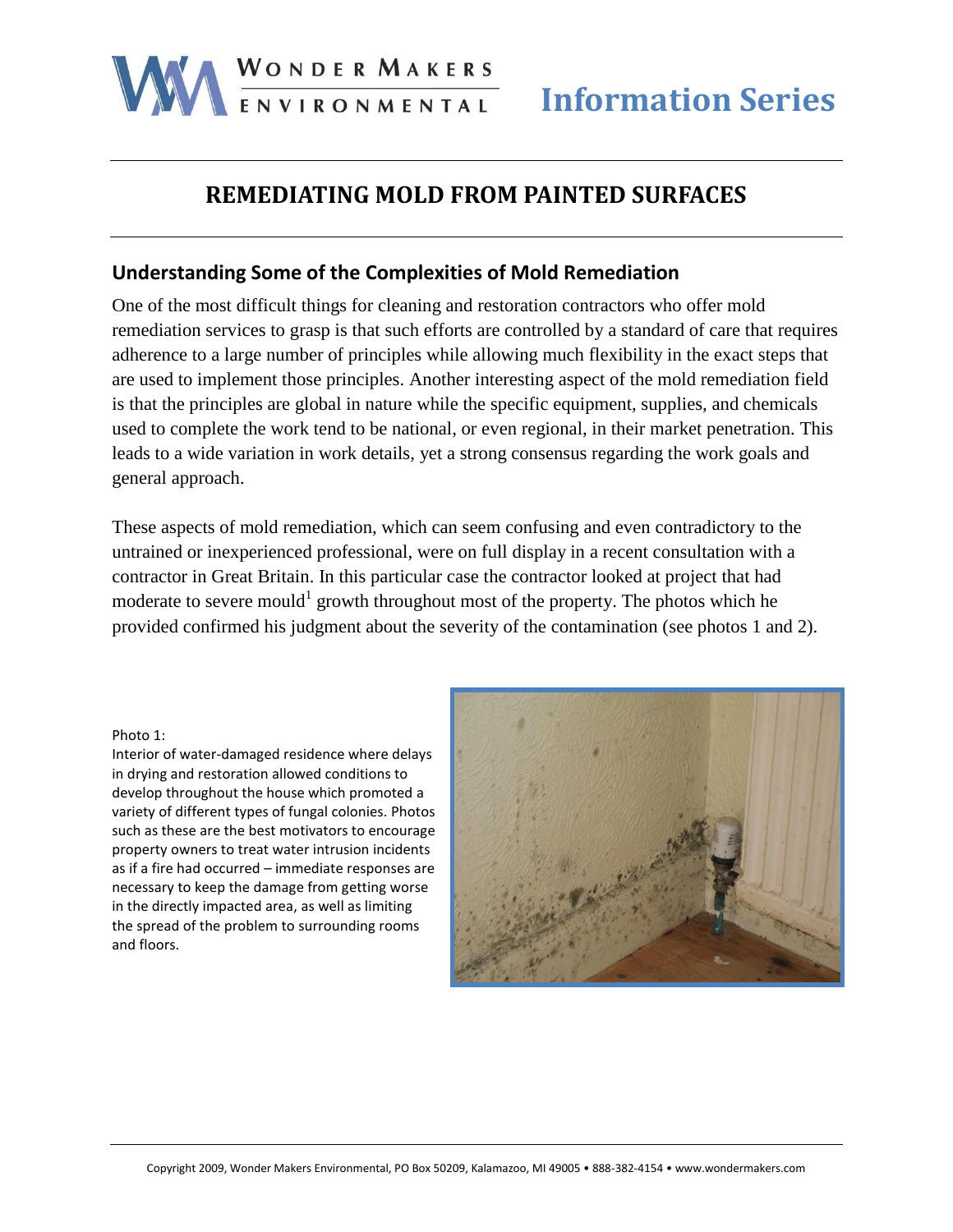

#### Photo 2:

Diffuse but widespread fungal colonies on upper walls and ceilings are usually an indication of high humidity in a structure for an extended period of time. Warm air carries the water vapor upward where it contacts the surfaces and condenses into droplets. It is this "free water" that allows fungal colonies to develop. This scenario was confirmed by comments from the contractor who indicated that primary water intrusion had occurred on the lower floors of the house.

The contractor understood that the principles of mold remediation require that all porous materials with visible fungal growth must be carefully removed in order to avoid crosscontamination.<sup>2</sup> He knew that the wallpaper, carpet, insulation, and rotted wood have to go. However, the contractor had reservations about gutting all of the:

- Plaster walls and ceilings
- Square edged floorboards
- $\blacksquare$  Window sills
- Fire surround<sup>3</sup>
- Skirting boards<sup>4</sup>
- $\sim$  Covings<sup>5</sup>
- $\blacksquare$  Architraves<sup>6</sup>
- Doors and hatch entry

A quick review of the photos verified that the walls under the wallpaper were indeed plaster rather than drywall and that gutting a lot of the architectural finish would make it very expensive to bring the building back to pre-loss condition (see photos 3 and 4).

#### Photo 3:

Another indication that high humidity levels in the house had persisted for quite some time was the mold growth on the plaster walls underneath the wallpaper. Although the pH of the plaster is not conducive to mold growth, the paste residue is a great nutrient source. Notice also that the doors appear to be solid wood panel doors, even on the interior, something that has long since departed from modern American buildings.

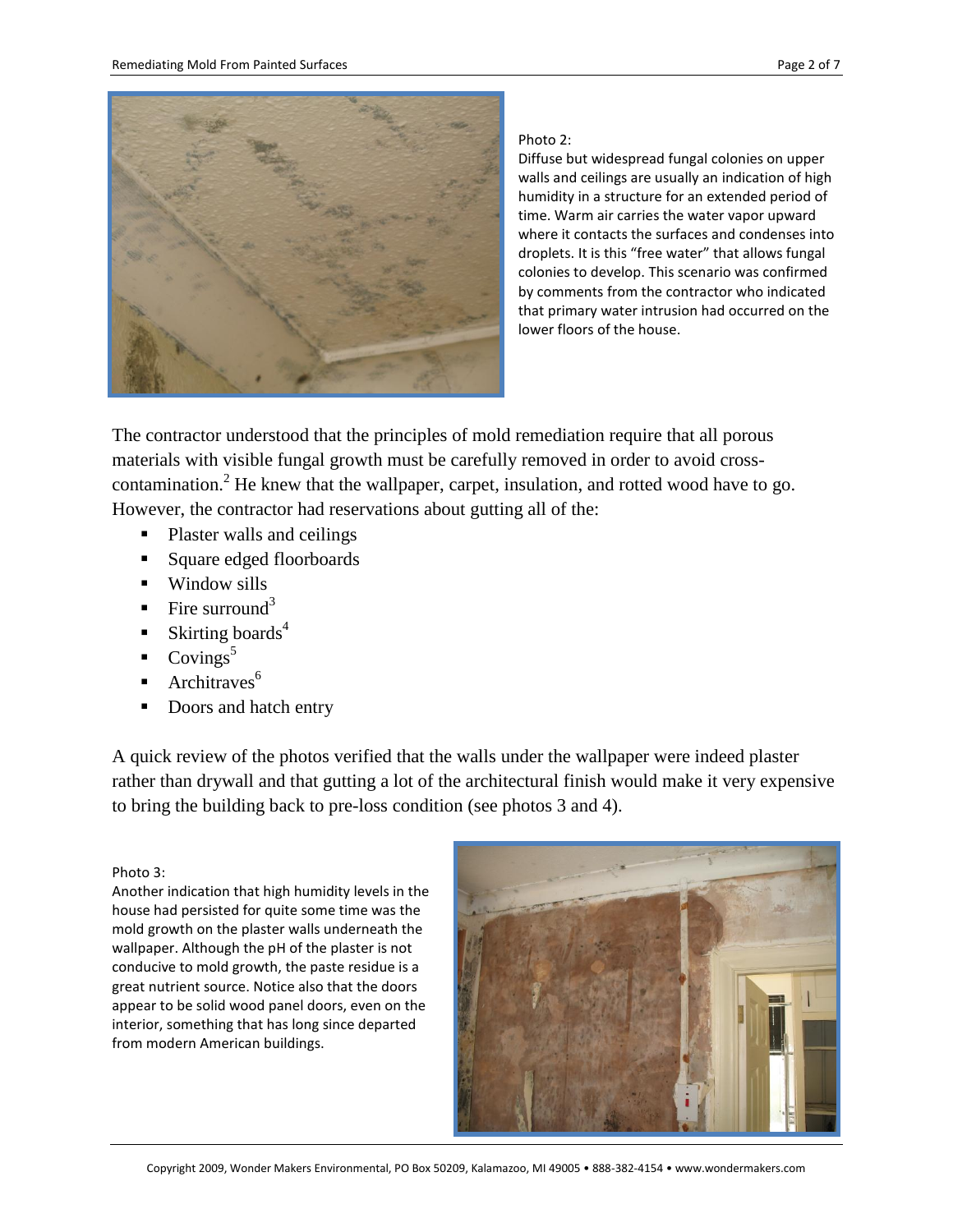

Photo 4:

Mold on the crown molding – kind of ironic! Removal and replacement of the textured plaster walls and ceilings, as well as the plaster crown moldings, would indeed be expensive.

### **Understanding the Details of the Industry Standard of Care**

Fortunately, I was able to remind the contractor of two key distinctions in the mold remediation field. Because of the varieties of materials many remediation contractors legitimately classify building materials into three categories rather than just the two choices of porous or non-porous. A third category called semi-porous is often used to describe materials that are somewhat water resistant rather than waterproof, or items that can be successfully cleaned of fungal contamination rather than having to be replaced. Wooden studs, doors, plaster or wood moldings, completely painted or sealed surfaces, and even masonry products are often classified as semiporous because fungal contamination can be cleaned without damaging the structural integrity of the items.

Another key factor in advising the contractor that many of the mold contaminated surfaces in this house can be saved was the specific information in the IICRC S520 standard for professional mold remediation. This document has a specific section that implies that painted walls can be treated as a non–porous material. Section 12.2.6 notes that "small isolated areas of mold growth on a surface layer of condensation on enamel painted walls or other non-porous surfaces, where mold growth has not resulted in concealed areas, usually can be removed by HEPA vacuuming and damp wiping as part of a regular maintenance program".

With this base for the decision making I counseled the contractor that proper cleaning, rather than removal, would be appropriate for many of the impacted surfaces. The painted walls, ceilings, skirting boards, fire surrounds, and window trim and sills can be cleaned and coated with an anti-microbial paint. I even noted that if the doors and hatch were solid wood, particularly hardwood that is varnished or painted, then they could be cleaned and coated unless they were warped or damaged in such a way that necessitated replacement. I did warn him that if the doors were hollow core construction, even if they were painted, that I would replace them rather than take the chance that mold is left inside where it cannot be addressed.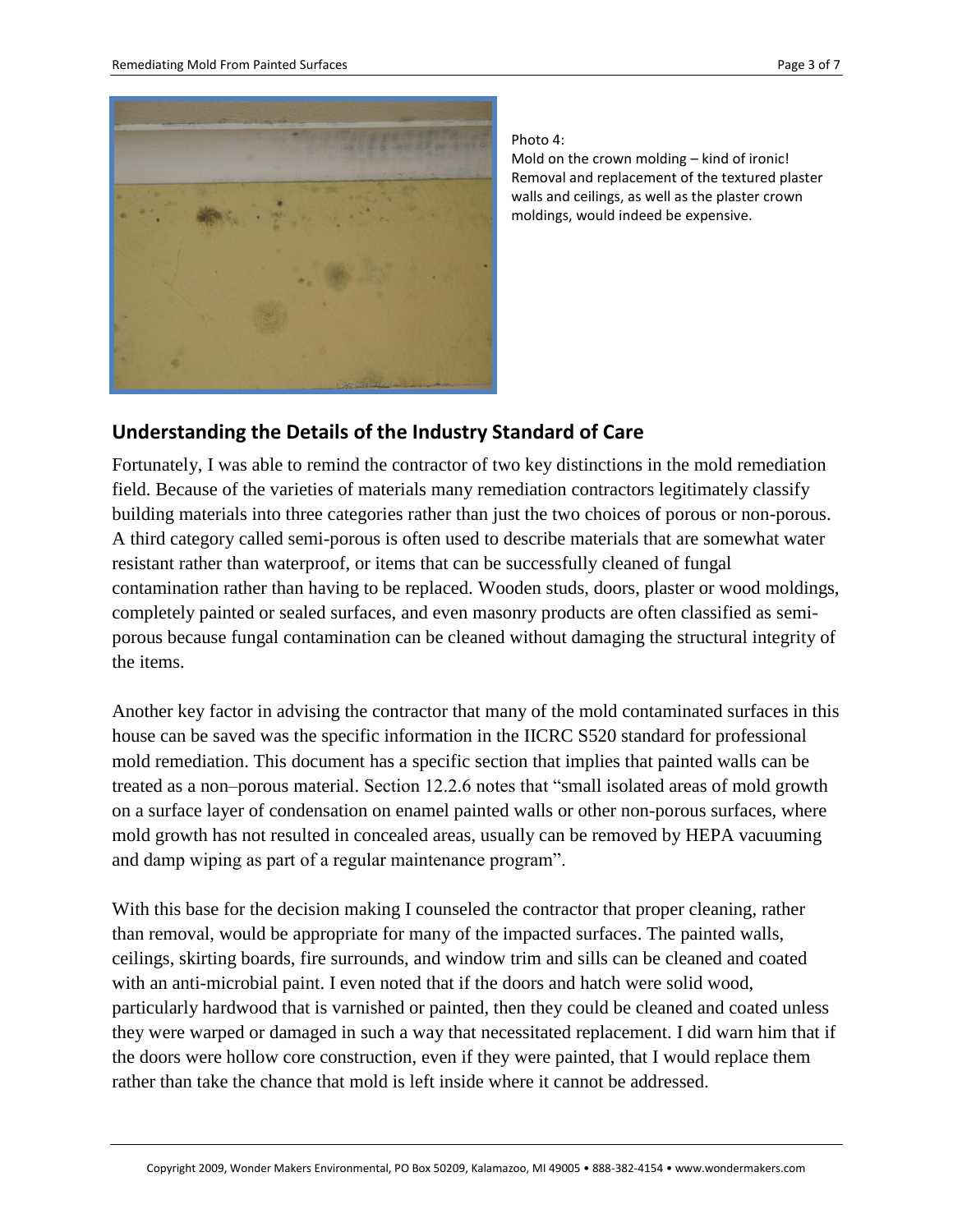# **Choosing the Best Approach**

So now the question was what is the best method for cleaning the mould in this particular structure? There are several options that could be used, including the HEPA sandwich<sup>7</sup> approach where the damp wiping in the middle of the process is really a wet scrubbing with spray bottles and plastic scratch pads. This is very labor intensive. Another approach would be to use a blaster with a soft media such as sponges to try to remove the paint film and mold from the surfaces without doing significant damage to the underlying substrate. This would not be my first or second choice because of the expense of the media and the setup that would be necessary to control the blast residue. Another option would be to try steam cleaning, but my concern was that the contractor would add so much moisture and heat from the process that he would further damage the plaster.

With those approaches considered and ruled out my best suggestion was to try a foam cleaning system. We have had a number of contractors have great success with this process and find it to be very cost and labor effective – particularly for structures that have a lot of surface area to be addressed. The foam cleaning systems are primarily of two types: activated hydrogen peroxide or standard anti-microbial cleaners that are applied by specialized spray equipment as foam rather than liquid droplets. Although I am not a foe of products that use aggressive oxidizers such as hydrogen peroxide I did not think it would be the best approach for this project because using such chemicals can be dangerous, special training is needed, and it is fairly expensive since there are limited distributors in Great Britain. However, I did offer to put the contractor in touch with the owner of the company who manufactures the best version of those products in the United States if he wanted to try that approach.

My overseas client was a bit surprised to find that a number of standard antimicrobial cleaners can be turned into foam that will stick to vertical surfaces. Although they have their own manufacturers of such chemicals in Great Britain the ones that our organization has seen used with the most success are Unsmoke products such as *QGC* and Fiberlock products such as *Aftershock*. I even provided the contractor with a copy of an article related to the "Pittsburgh Protocol" which explained this foam cleaning process in more detail.<sup>8</sup>

## **From Generalities to Specifics**

Still, adopting a general approach and having specific steps to follow are two different things. Therefore, I outlined what a typical scope of work for such a project would look like:

- 1. Determine who is going to conduct post-remediation testing, explain your process, and make sure you completely understand the criteria that they will use to judge the success of the remediation effort. Adjust the following work steps as necessary to meet their criteria or direction.
- 2. Ensure that the original moisture source is corrected.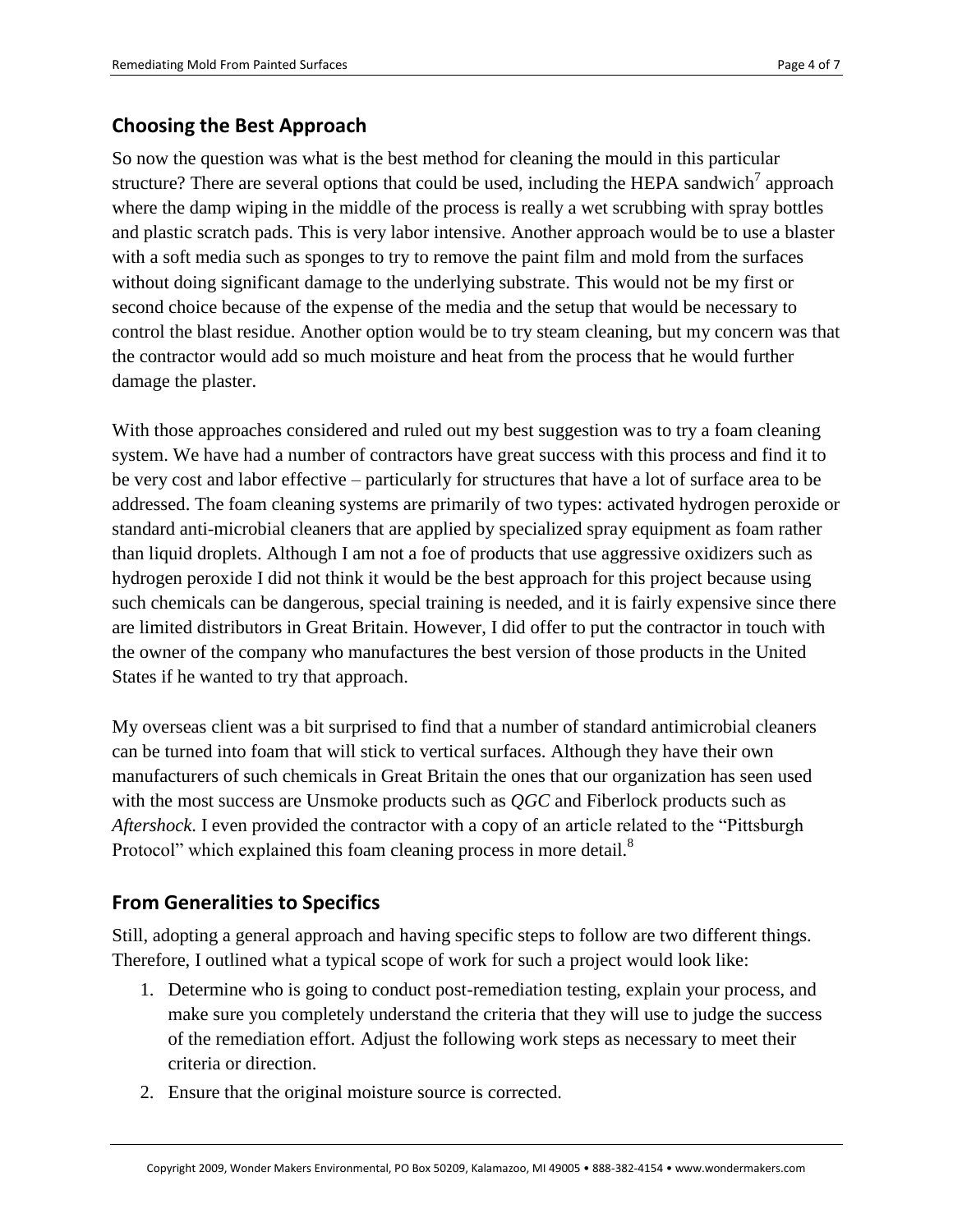- 3. Isolate the entire structure to prevent cross-contamination of mold spores from the interior to the exterior (particularly important if there are nearby structures).
- 4. Establish negative air pressure and maintain it throughout the process to remove spores from the air.
- 5. Fog the structure with an anti-microbial to arrest growth and provide some additional safety for the workers.
- 6. Remove, bag, and dispose of all porous materials that are contaminated with mold growth such as wallpaper, insulation, carpet, carpet pad, draperies, upholstered furniture, etc.
- 7. Make a determination regarding the removal or cleaning of impacted materials such as wood skirting boards, doors, hatches, wood trim around the fireplace, windowsills and trim, etc. This determination should be based on the type of material, amount of damage, and replacement cost.
- 8. On a room-by-room basis apply antimicrobial foam; agitate with brushes with medium stiff bristles (plastic scrub brushes, not wire).
- 9. Spray with additional antimicrobial cleaner and wipe mold and foam residue from all surfaces until clean. Note that colored staining may still be visible unless foam cleaner includes hydrogen peroxide or bleach. The colored staining does not need to be addressed at this phase of the operation if additional painting will be part of the project. Remember that mold does not have real roots—the mycelial mat sits on the top, a few microns off the surface.
- 10. Continue advancing from room to room following the airflow that is created by the negative pressure. It would be beneficial to have an extra negative air machine running as an air scrubber with a diffuser tube on the back of the unit in the room where work is conducted.
- 11. Depending on the environmental conditions, the amount of surface area being cleaned at the time, and the amount of moisture in the foam that is applied, dehumidification or other drying procedures may be necessary.
- 12. HEPA vacuum all surfaces after they are dry.
- 13. Collect air and surface samples as a part of internal quality control to ensure that the cleaning process was effective. This step can be taken after the first room is completed in order to gauge the effectiveness of the process while the contractor is still working rather than waiting until the end, just in case adjustments need to be made to the process.
- 14. After the remediation process has been completed and the structure has met the contractor's internal quality control standards, call for the independent post-remediation inspection and testing. Remind the investigator that colored staining is not an indication of active mold growth.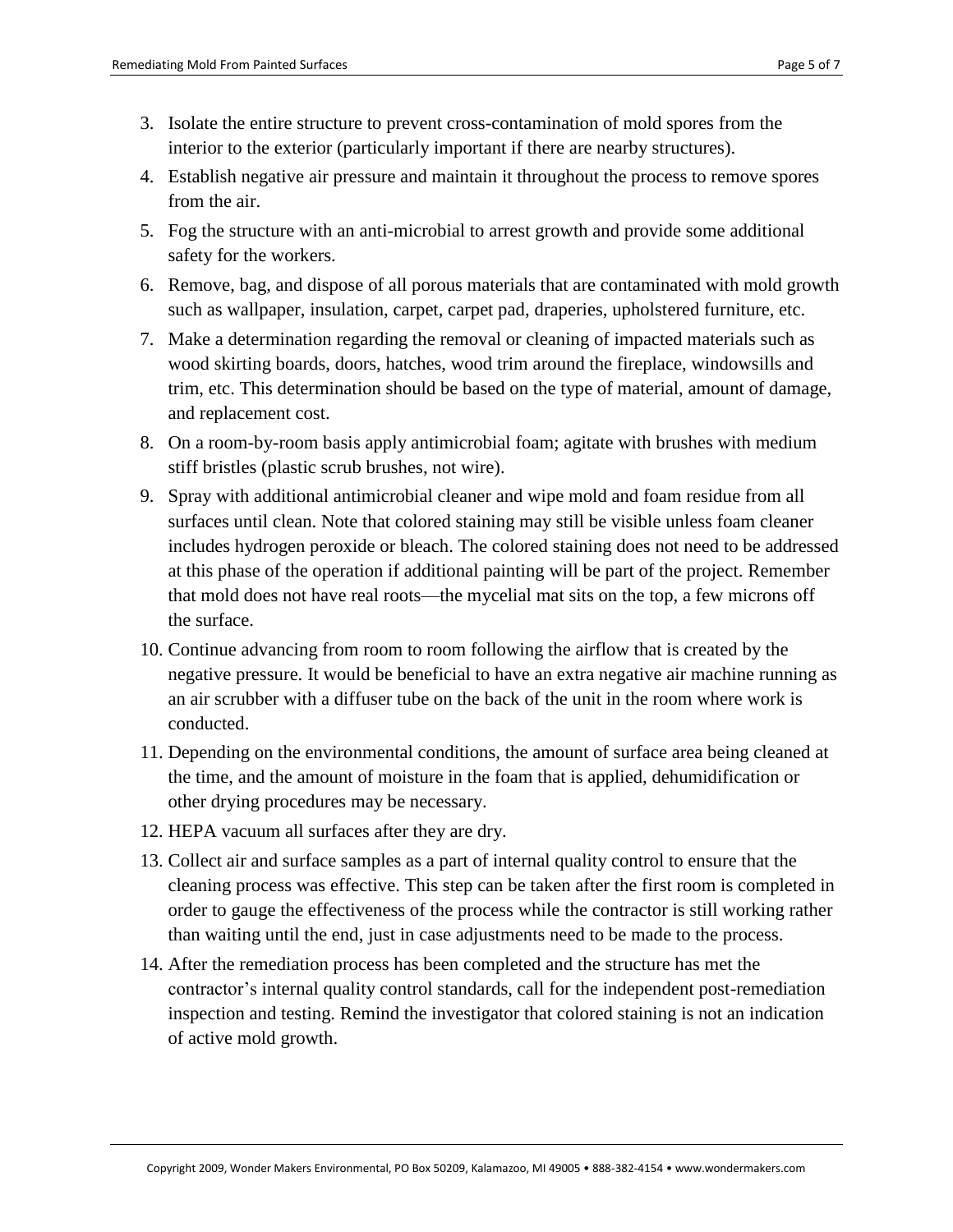- 15. After verification of successful post-remediation testing is received apply anti-microbial paint in a professional manner. Depending on the product used, multiple coats may be necessary to cover all stains.
- 16. Refinish floors as necessary.
- 17. Complete restoration to return the structure to a pre-loss condition.

### **Working Within the Standard of Care to Find Cost Effective Solutions**

Professional mold remediation results from the efforts of individuals who have had enough training to understand the details of the standard of care and yet have the vision to look at each project in a unique and creative way. Protecting the health of the workers, the health of the occupants, and the value of the structure should always be paramount on such projects. Still, there are many cases where effective mold remediation does not have to entail full scale rip and remove practices. And it is just as clear that good approaches to mold remediation can be practiced around the globe regardless of where they originate.

#### **NOTES**

<sup>1</sup> Remember, the English and the Canadians put a " $u$ " in the word mold.

 $2$  Specifically, controlled demolition utilizing appropriate engineering controls such as HEPAfiltered negative air machines, construction of isolated work areas and decontamination chambers, bagging and sealing of waste materials that will be transported through non-impacted areas of the structure, and appropriate disposal.

<sup>3</sup> English term for the decorative areas around a fireplace.

<sup>4</sup> Another cool term from the British Isles for a baseboard (which can also be referred to as mopboard in Canada, floor molding by highfalutin architects, and base molding by clerks at the lumber yard) which covers the lowest part of an interior wall.

 $5$ You would think that as inventors of the mother tongue of our native language the residents of Great Britain would call it cove molding.

 $6$  In a general sense, this Italian derived word refers to the moldings or other elements framing a door, window, or other rectangular opening. For classical architects it has a specific meaning and refers to the lintel that sits on the columns to form the top of a door opening. Personally, in classic architecture I prefer the simplicity of the Tuscan style architrave to the more ornate Doric, Ionic, and Corinthian styles.

 $<sup>7</sup>$  A term used to describe a three-step cleaning process where HEPA vacuuming is performed as</sup> the first and last step with damp wiping or some other form of cleaning as the middle step. Obviously, the terminology refers to the HEPA vacuuming as the two pieces of "bread" on the